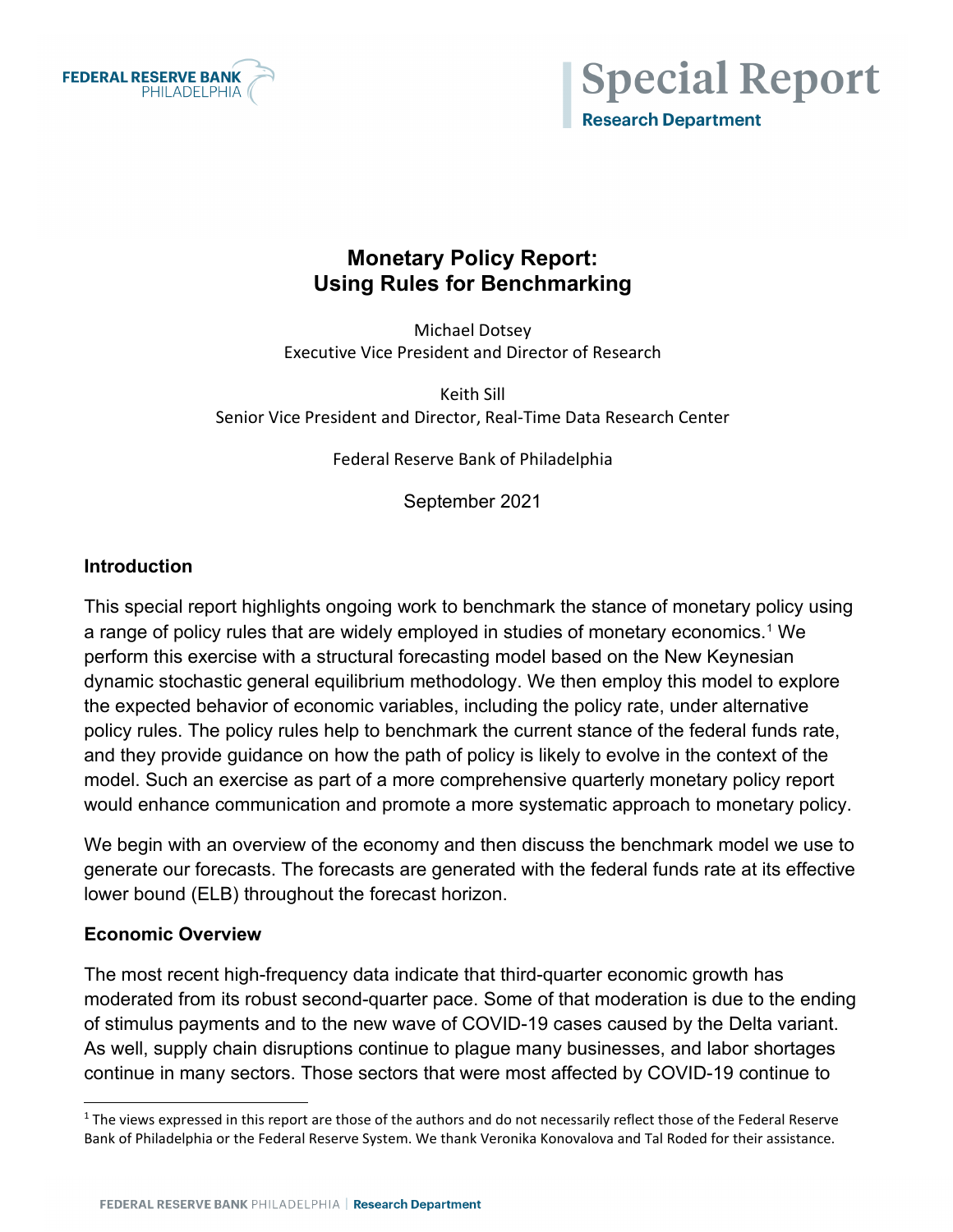recover, but that recovery has slowed recently due to the outbreak of the Delta variant of COVID-19. Other sectors such as manufacturing have surpassed their pre-pandemic levels. Consumer activity continues to support the economy and investment is growing strongly, but there has been a waning in spending related to social-distancing-sensitive sectors. As well, the recent rise in COVID cases, hospitalizations, and deaths coupled with the end of stimulus checks has caused consumer optimism to recede, and the persistence of supply chain bottlenecks has resulted in less optimism on the part of businesses as well.

After growing at a robust 6.6 percent pace in the second quarter, the most recent data indicate a moderation in economic activity, with many forecasts for third-quarter GDP growth in the mid-3 percent range. Still, growth for 2021 looks to be well above trend and some of that strength should carry over into 2022. Currently, non-COVID-affected sectors continue to experience solid growth, and manufacturing continues to be a source of economic strength. Regional surveys, including those conducted by this Bank, are consistent with the hard data that indicate strength for this sector. For example, the *Manufacturing Business Outlook Survey's* current activity index jumped up in September and remains solidly in expansionary territory. As well, the employment index indicates continuing strength in hiring. Additionally, firms intend to continue hiring and to make capital investments. Both the prices-paid and prices-received indices remain near historical highs, implying continued price pressures in this sector. However, optimism for future growth has moderated from the historically high levels seen a few months ago. We are hearing of significant and continuing supply chain disruptions and outsized increases in the costs of shipping. As well, employers are having trouble filling vacancies, which for the U.S. as a whole are at their highest levels since the data were first recorded. The report reflects the overall national strength in manufacturing, which has grown by 5.9 percent over the last 12 months.

Residential real estate activity probably peaked early in the year but continues to be a source of economic strength. Residential construction spending grew by an amazing 27 percent over the last 12 months to July, but growth over the last three months has declined to a still robust 11.1 percent. The moderation in residential activity is reflected in August's decline in singlefamily starts, which have been declining for two straight months. Price pressures, as reflected in the 18.8 percent year-over-year growth in the FHFA House Price Index, may be pushing homebuyers to look at multifamily units, whose permit levels have increased noticeably. Some of the near-term weakness is definitely due to supply constraints, but lofty prices appear to be having an effect as well. Regarding existing home sales, they declined by 2.0 percent in August but remain 12 percent higher than they were in 2019. The recent slowing is due to elevated prices and a low inventory of homes for sale.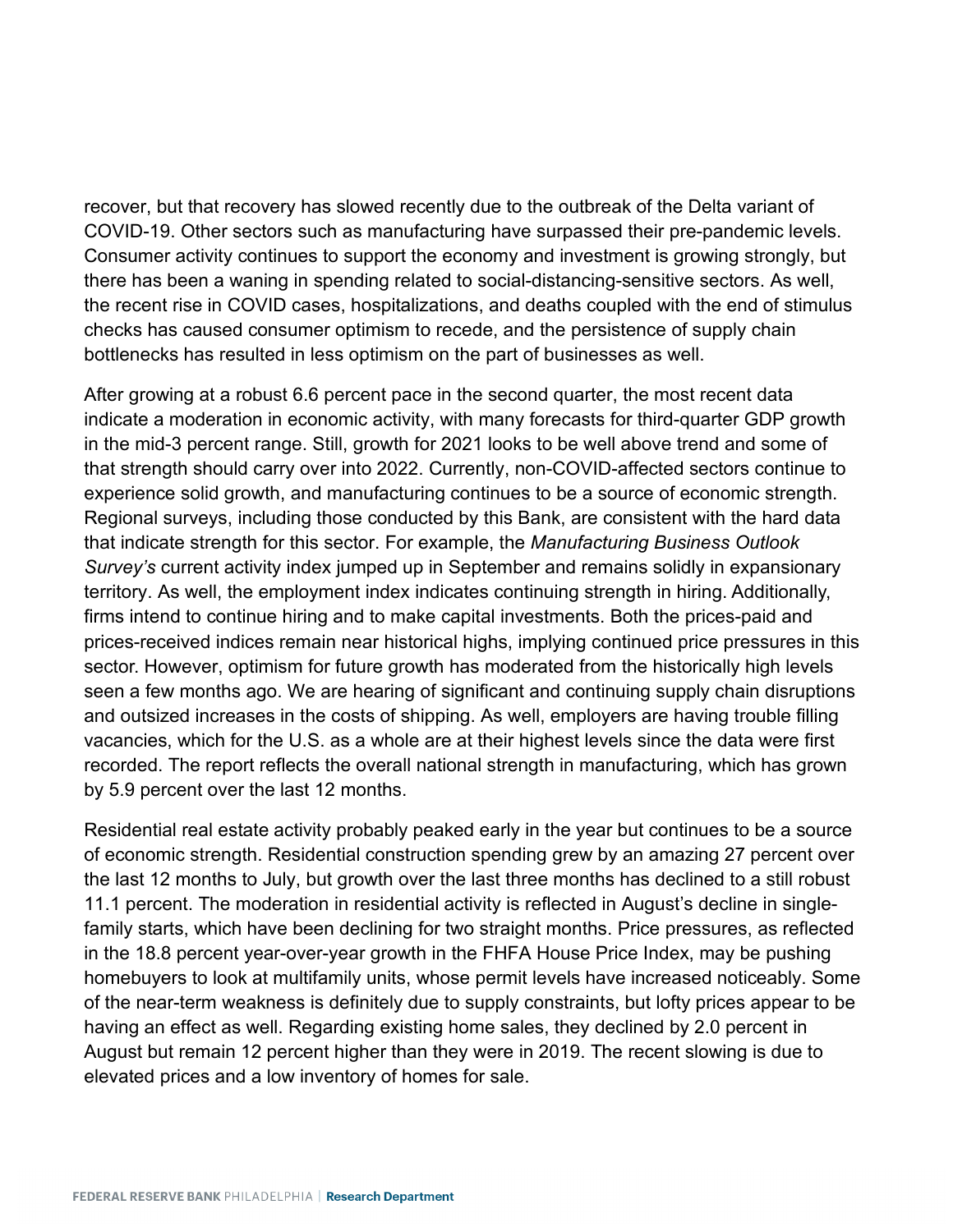Real personal consumption expenditures have notably softened of late. Over the three months to July, expenditures declined by 0.4 percent, with the decline largely due to a major scale-back in spending on durable goods. In turn, some of that weakness is reflected in the decline in the sale of motor vehicles and parts, which is in part driven by supply constraints involving a shortage of computer chips. Some automakers have recently shut down production lines due to a lack of chips. The weakness in consumer activity displayed by the July report may be abating, as the most recent retail sales report for August showed growth in core retail sales of 2.1 percent. The spending was broad-based and supported by recent gains in personal income and the significant amount of savings accumulated during the pandemic. Added confirmation of August's strong retail sales numbers comes from tracking credit and debit card spending on Chase cards, which is now very close to its pre-pandemic trend. However, any spending associated with travel remains well below pre-pandemic norms.

Employment growth moderated significantly in August, averaging only 235,000 net new jobs after averaging approximately 1 million jobs over the previous two months. Roughly a third of the decline was due to a decrease in jobs in the public education sector, and it looks likely that this decline was itself due to mismeasured seasonal adjustment. As well, about half the deceleration from the previous months was in accommodation and food services, which may be reflecting a change in consumer behavior due to the rise of the Delta variant. Thus, as long as new cases remain elevated, we may see continued employment weakness in this sector. The deceleration in job growth has occurred despite the record level of job openings and the fact that there are over 5.3 million fewer people working than pre-pandemic. The labor force appears to be growing slowly, and until participation picks up it will take some time before employment reaches pre-pandemic levels, let alone returns to trend.

Inflation continues to run higher than the long-run average target of 2 percent. Over the last three months, core personal consumption expenditure (PCE) inflation has averaged 5.7 percent at an annual rate. However, much of this strength is reflected in outsized gains in a few goods as neither the Dallas trimmed mean PCE inflation rate nor the Cleveland median inflation rate is displaying such a rapid acceleration. Most forecasters still view the rise in inflation as temporary, but that position is getting more tenuous with each new data point.

As well, market-based measures of inflation expectations indicate that inflation expectations remain well anchored at around 2 percent, but some recent survey measures on consumers from the New York Fed and on firms from the Philadelphia Fed show a marked increase in near-term inflation expectations. Both surveys indicated expectations of inflation in excess of 5.0 percent.

To conclude, the pace of economic activity has moderated substantially from its robust growth rate in the second quarter. The resurgence of COVID-19, the continuation of supply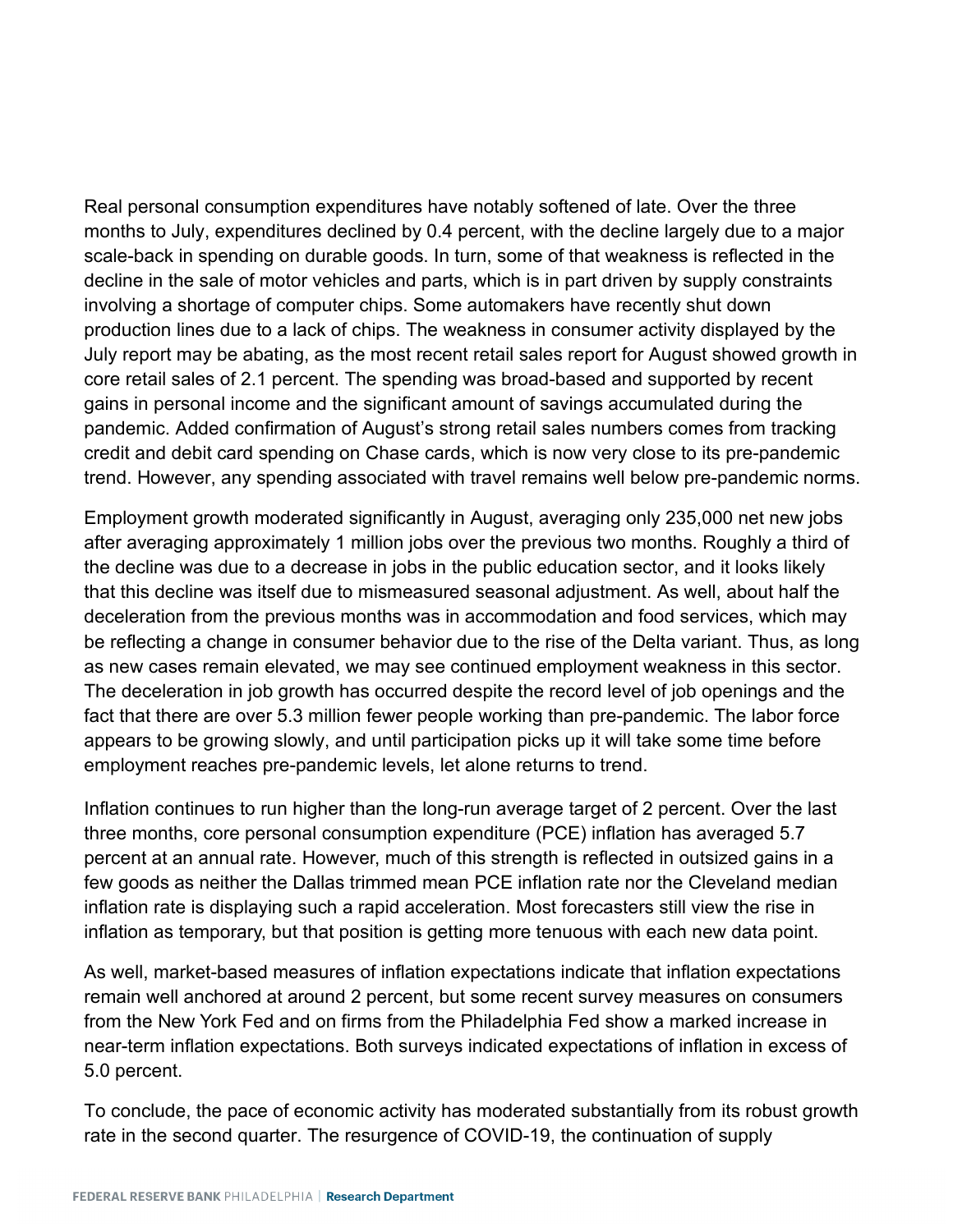bottlenecks, and the slow growth in the labor force have been drags on recent activity. The most recent data on retail sales point to some bounce-back in consumption activity, and despite supply constraints the manufacturing sector continues to hum along. The labor market continues to heal, although at a reduced rate, and residential real estate—while having peaked—is still performing well. However, risks may be slightly tilted to the downside on economic activity and to the upside on inflation, and the economy still has further to travel before it has fully recovered.

#### **The Benchmark Model**

To create our forecast, we use a structural forecasting model based on the New Keynesian dynamic stochastic general equilibrium (NKDSGE) methodology, which is at the forefront of macroeconomic modeling and forecasting. Our model features households and firms that are forward-looking and that make decisions while facing resource constraints. The model includes a labor market in which firms and households engage in search-and-matching behavior—allowing us to model the unemployment rate in a meaningful way. The model features a rich menu of shocks as well as adjustment costs that make wages and prices less than fully flexible in responding to changes in economic conditions. We have added additional shocks to the model to account for the pandemic—but we have not changed the model's structural equations in response to the pandemic. Implicit in this view is that the structure of the economy will return to a pre-pandemic state once the virus is mitigated. There is of course a high degree of uncertainty surrounding that assumption. This forecast might then best be described as having two parts: a judgmental estimate of pandemic dynamics and their persistence, and a model-based forecast for the aftermath of the pandemic. Detailed documentation on the model structure is available from the authors upon request.

The underlying baseline policy rule in the model is a response function of the form

$$
R_{t} = \rho R_{t-1} + (1 - \rho)[\Psi_{\pi}(\pi_{t|t-4} - \pi^{*}) + \Psi_{y}ygap_{t}] + \varepsilon_{t}^{R},
$$

where  $R_t$  is the deviation of the effective federal funds rate from its long-run equilibrium value,  $\pi_{t|t-4}$  is the four-quarter change in core PCE inflation,  $ygap_t$  is a measure of the output gap, and  $\varepsilon_t^R$  is a monetary policy shock. $^2$  $^2$  The parameters  $\rho$ ,  $\Psi_\pi$ , and  $\Psi_y$  determine how monetary policy reacts to economic conditions.

<span id="page-3-0"></span> $2$  The model calibration implies that the long-run equilibrium value of the federal funds rate is 3.5 percent. The output gap is calculated using the flexible-price version of the model. The gap is then measured as the log difference of realized output from its flexible-price counterpart. For the baseline rule, the output gap is a growth gap—the deviation of realized output growth from its longer-run trend.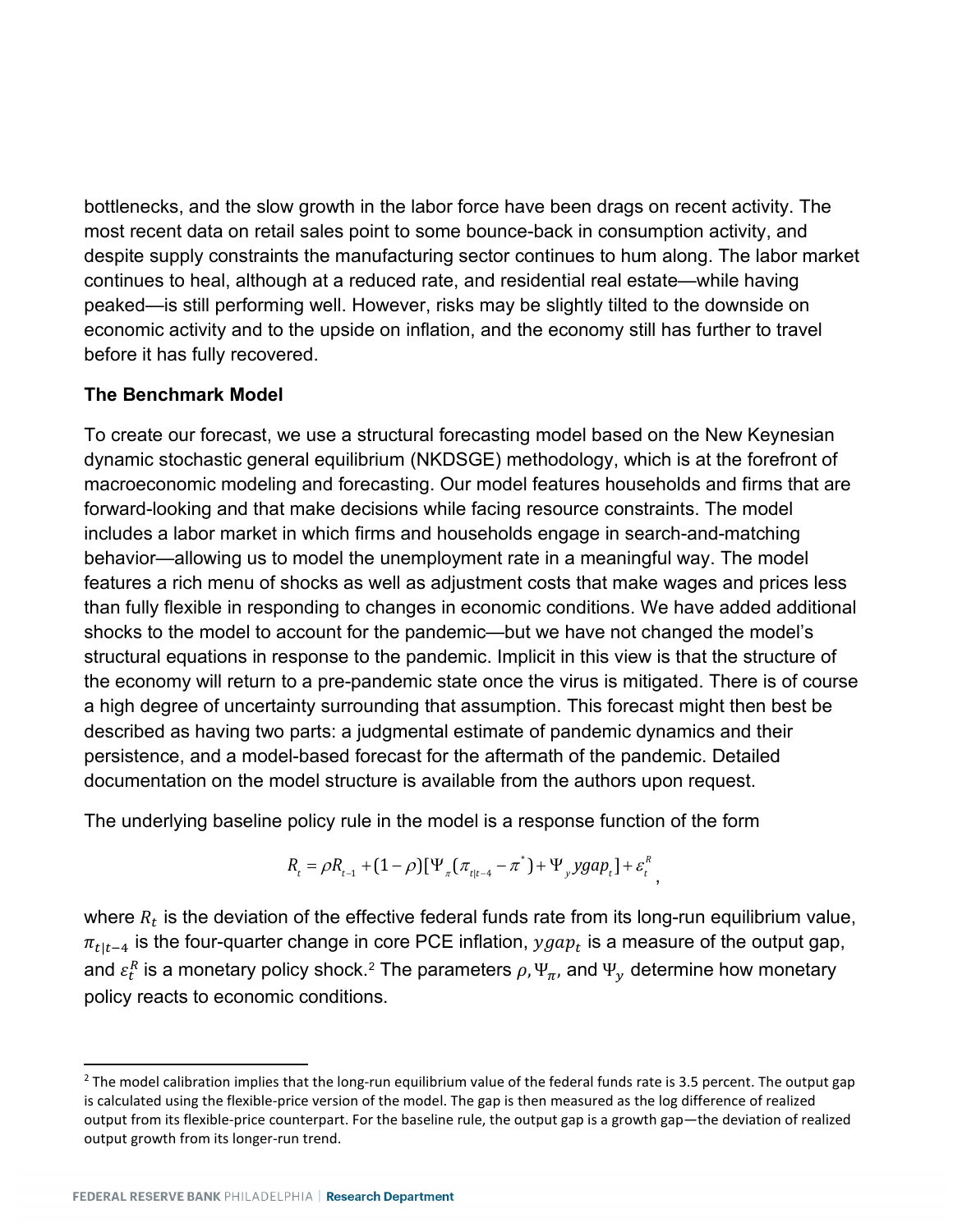#### **Table 1**

|                |                            | $\boldsymbol{U}$<br>-           | $\boldsymbol{U}$ |
|----------------|----------------------------|---------------------------------|------------------|
| . .<br>-<br>٦e | $\sim$ $\sim$<br>. .<br>в. | $\mathsf{c}$<br>$\sim$ . $\sim$ | $ \sim$<br>. .   |

The baseline rule uses parameter values that are estimated from the data using the full NKDSGE model. That is, the baseline rule depicts the historical behavior of monetary policymakers. On its own, the baseline rule predicts a sharply negative federal funds rate over the forecast horizon. We add policy shocks to the model, which bring the funds rate up to the ELB over the next three years. Note that this is tantamount to adding contractionary monetary policy shocks to the model.

### **Model Forecasts Under the Baseline**

We generate a forecast assuming that monetary policy follows the baseline policy rule but that policy shocks pin the rate at the ELB through the end of 2022. The forecast is generated using observed data through the second quarter of 2021 together with an assumption on how output growth and unemployment will fare in the third quarter of 2021. The forecast then begins in the fourth quarter of 2021 and extends through the fourth quarter of 2024. The forecast under the baseline is shown in Figures 1–4. The baseline forecast is represented by the dark solid line. The colored bands around the baseline forecast represent 10 percent confidence intervals of the predictive distribution around the median of the baseline forecast.[3](#page-4-0)

The key features of the baseline forecast are as follows:

- Real output is forecast to grow at about a 5.7 percent annual rate in 2021, falling to 2.1 percent in 2022, about 1.2 percent in 2023, and 1.8 percent in 2024.
- Core PCE inflation runs near a 4.3 percent pace in 2021 and 2022, moving down to 3.3 percent in 2023 and 2.3 percent in 2024.
- The unemployment rate reaches 4.2 percent at the end of 2021, stays about flat at the end of 2022 at 4.1 percent, and then rises to 5.6 percent at the end of 2023 and 5.4 percent at the end of 2024.
- By assumption, the federal funds rate remains at the ELB through the end of 2022. The funds rate is then allowed to rise and reaches 1.5 percent at the end of 2023 and 1.3 percent at the end of 2024.

<span id="page-4-0"></span><sup>&</sup>lt;sup>3</sup> The forecast simulations are generated using Bayesian methods. The fan charts show 10 percent quantiles around the median of the posterior predictive distribution.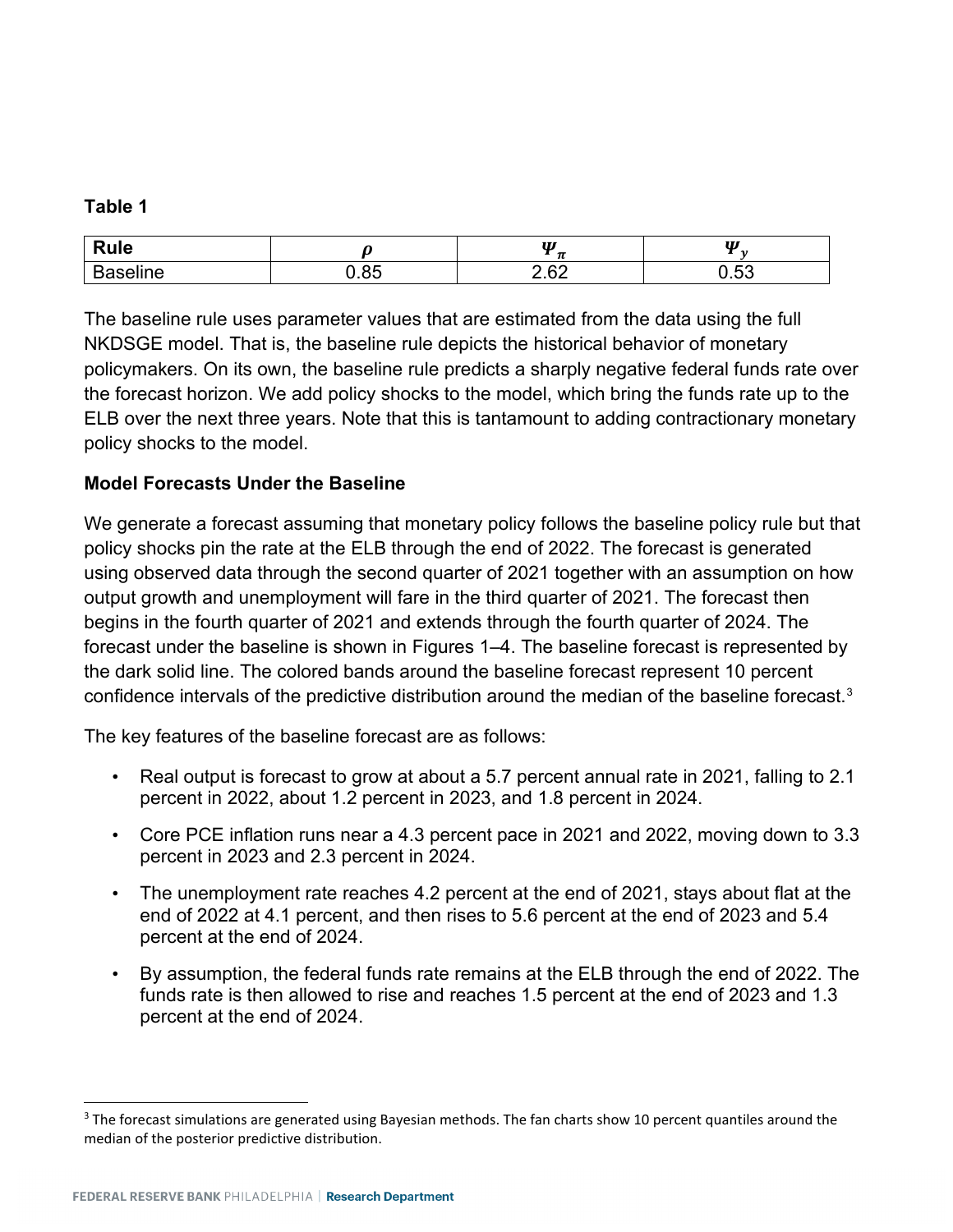The baseline forecast now calls for output growth to run at a 5.7 percent annual rate in 2021, down from 6.6 percent in the June forecast. Incoming data have been a bit weaker than expected as the spread of the Delta variant of COVID-19 has led to less-robust economic activity. As well, supply-side constraints are impacting growth as labor supply remains below projections and supply chain disruptions remain significant. Conditioning assumptions for the forecast do not explicitly incorporate adjustment for pending fiscal stimulus should current budget proposals pass Congress. Consequently, the model is not anticipating fiscal stimulus that might show through in 2022. Looking further ahead, the model anticipates output growth will run at an average pace of 2.1 percent in 2022 and 1.2 percent in 2023. The model's current-quarter forecast of 5.9 percent is higher than the Federal Reserve Bank of Atlanta's GDPNow forecast of 3.7 percent for the third quarter of 2021 and higher than the Federal Reserve Bank of New York's Staff Nowcast of 3.8 percent. The incoming data since the start of the second quarter have generally pointed to moderating output growth. On balance, the third quarter is expected to come in weaker than the second quarter.

The baseline model shows output growth running at a pace that, on average, exceeds its long-run average over the next three years.<sup>[4](#page-5-0)</sup> The unemployment rate falls from 5.2 percent currently to a low of 3.6 percent in the first quarter of 2022. By the end of the forecast horizon, the unemployment rate is near the model's estimate of the natural rate of unemployment.

Recent data on inflation have surprised on the upside. The model anticipates that core PCE inflation will run at a 4.2 percent pace in the third quarter of 2021, rising to a peak of 4.5 percent by mid-2022. Thereafter, inflation moderates to run at a 2.2 percent pace in the fourth quarter of 2024. Thus, the model anticipates that inflation will run above the FOMC target of 2 percent average inflation over the forecast horizon. Under the baseline policy parameterization, the output growth and inflation outcomes are consistent with a federal funds rate that remains at the ELB through the end of 2022.

The baseline forecast is somewhat weaker on growth and stronger on inflation than the median projections from the third-quarter 2021 Survey of Professional Forecasters (SPF) over the forecast horizon. The respondents expected real output growth of 6.1 percent in 2021, 4.4 percent in 2022, and 2.5 percent in 2023. (Note that the SPF reports GDP growth as annual average over annual average.) The SPF's core PCE inflation forecast is 3.7 percent (Q4/Q4) for 2021, edging down to 2.2 percent in 2022 and 2.1 percent in 2023. The forecasters' path for the unemployment rate is similar in the near term compared with the baseline, but it is

<span id="page-5-0"></span><sup>&</sup>lt;sup>4</sup> The model estimates long-run real per capita output growth of about 1.6 percent. We then assume that population growth averages 0.8 percent per year over the forecast horizon.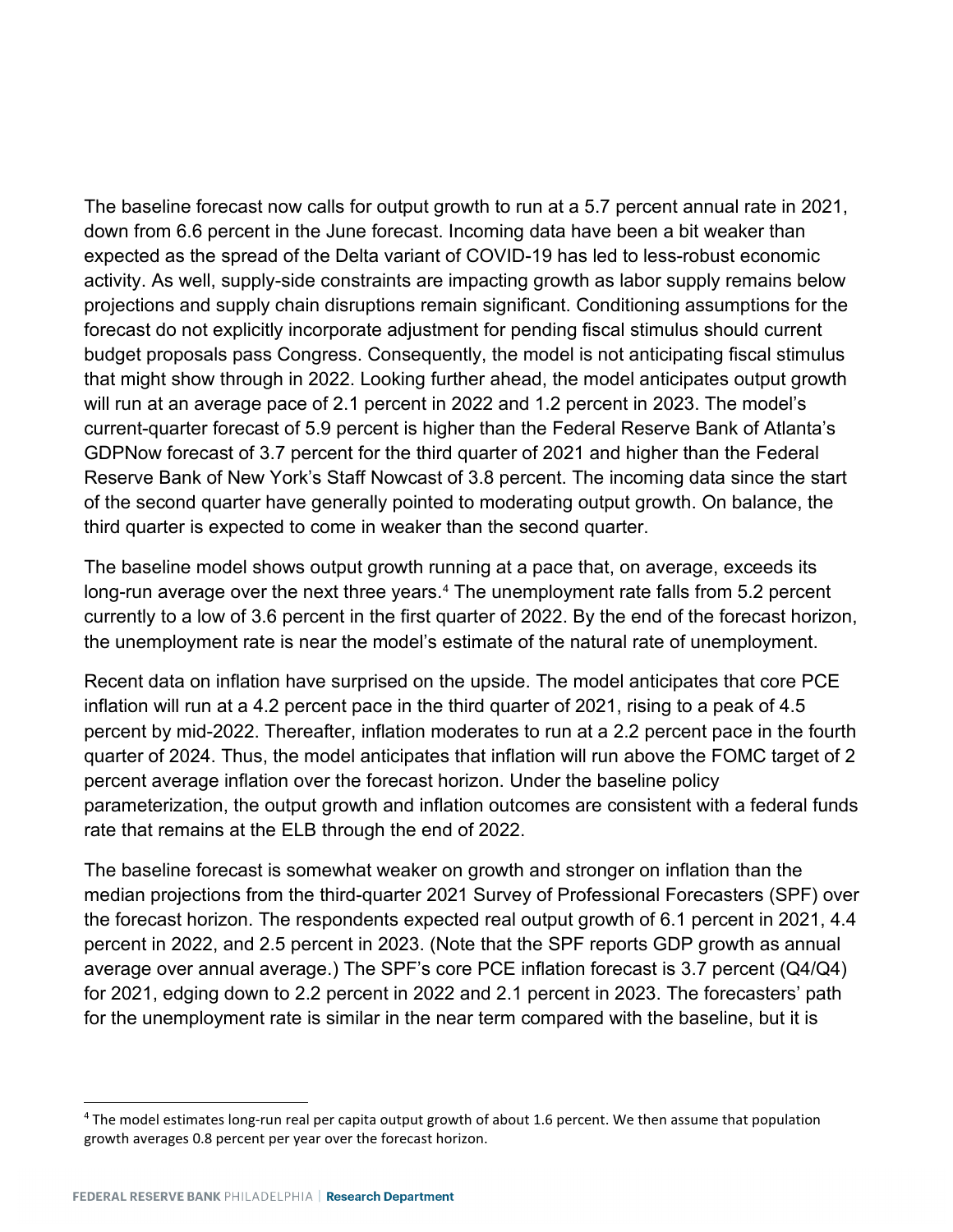generally stronger over the medium term: The median SPF forecast for the unemployment rate is 5.6 percent in 2021, falling to 4.3 percent in 2022 and 3.8 percent in 2023.

The September 2021 Summary of Economic Projections (SEP) by FOMC participants shows the median projection for output growth at 5.9 percent in 2021, falling to 3.8 percent in 2022 and 2.5 percent in 2023. The median forecast of the unemployment rate is 4.8 percent at the end of 2021, 3.8 percent at the end of 2022, and 3.5 percent at the end of 2023. Core PCE inflation is projected at 3.7 percent in 2021, moving down to 2.3 percent in 2022 and 2.2 percent in 2023. Headline inflation is projected to run at a slightly stronger pace than core inflation in 2021. The forecast model's baseline forecast for the federal funds rate (Figure 4) is within the range of the September 2021 SEP over the forecast horizon. The baseline forecast is stronger than market expectations, which call for the funds rate to begin edging up at the end of 2022 but remain below 1 percent through the end of 2024.

#### **Summary**

The baseline NKDSGE model uses historical correlations in the data to generate its forecasts and does not incorporate significant judgmental adjustment. To model the economic effects of the pandemic, we have introduced judgment via short-lived shocks tailored to explain the pandemic dynamics. The NKDSGE model also does not include released data—besides the federal funds rate—after the second quarter of 2021, and it does not explicitly account for any structural changes that may be induced by the economic response to the pandemic. Based on staff judgment, the model predicts moderately strong growth in the fourth quarter, but growth projections have been revised down compared to the June forecast. The growth rate diminishes in the out years of the forecast, which is expected as the boost the economy gets from fiscal stimulus and general reopening diminishes and life returns to a post-pandemic normal. Near-term uncertainty surrounding the evolution of the COVID pandemic remains significant. The exercise in this document is best thought of as what might happen if the virus continues to wane and the economy steadily returns to its pre-virus structure. Congress may well pass additional spending and tax bills in 2021 that have a modest impact on near-term and medium-term growth. On balance, though, the forecast calls for a healthy rebound in economic activity in 2021 and over the next three years.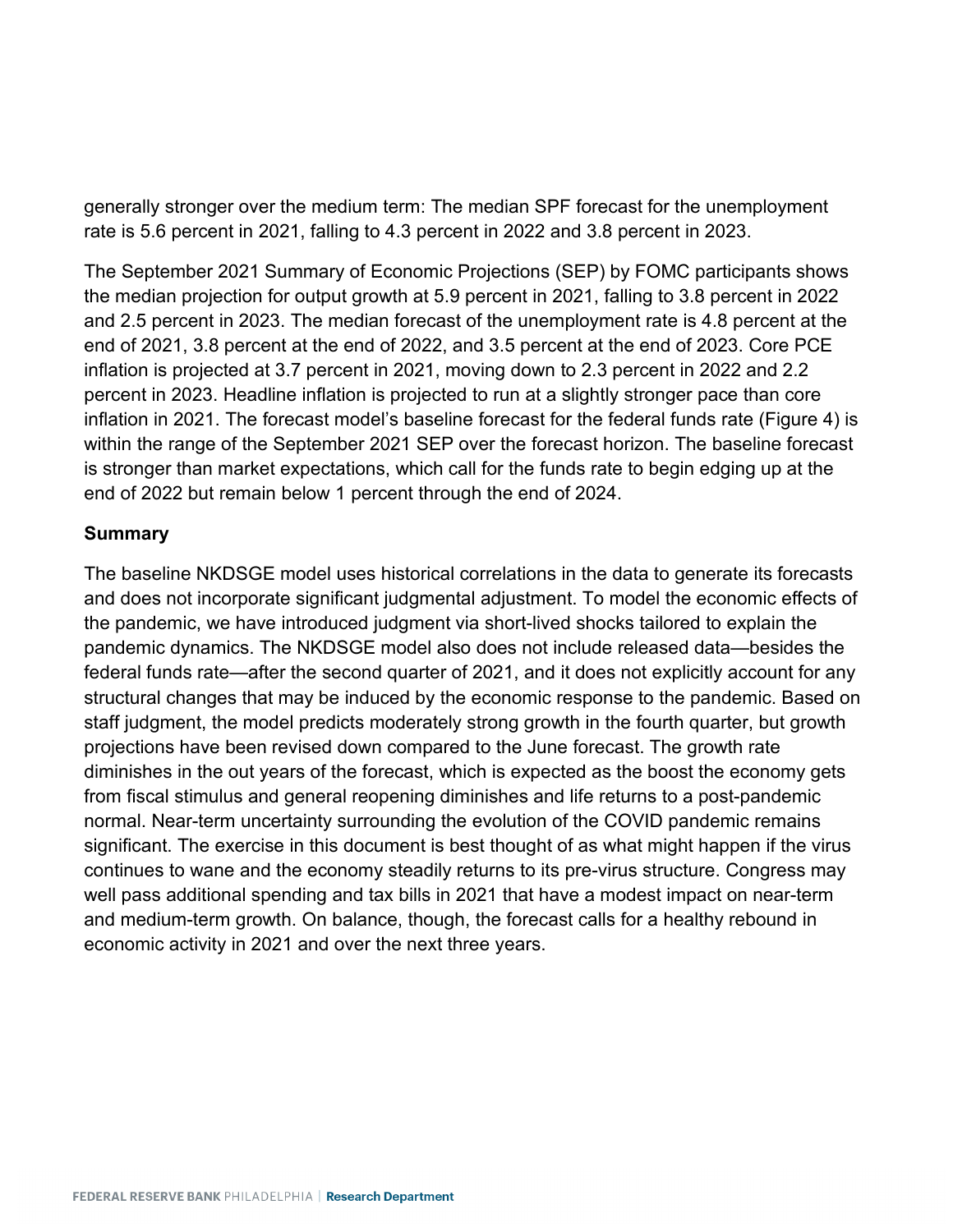

2020Q1

2021Q1

2022Q1

2023Q1

2024Q1

 $-2.0$ 2019Q1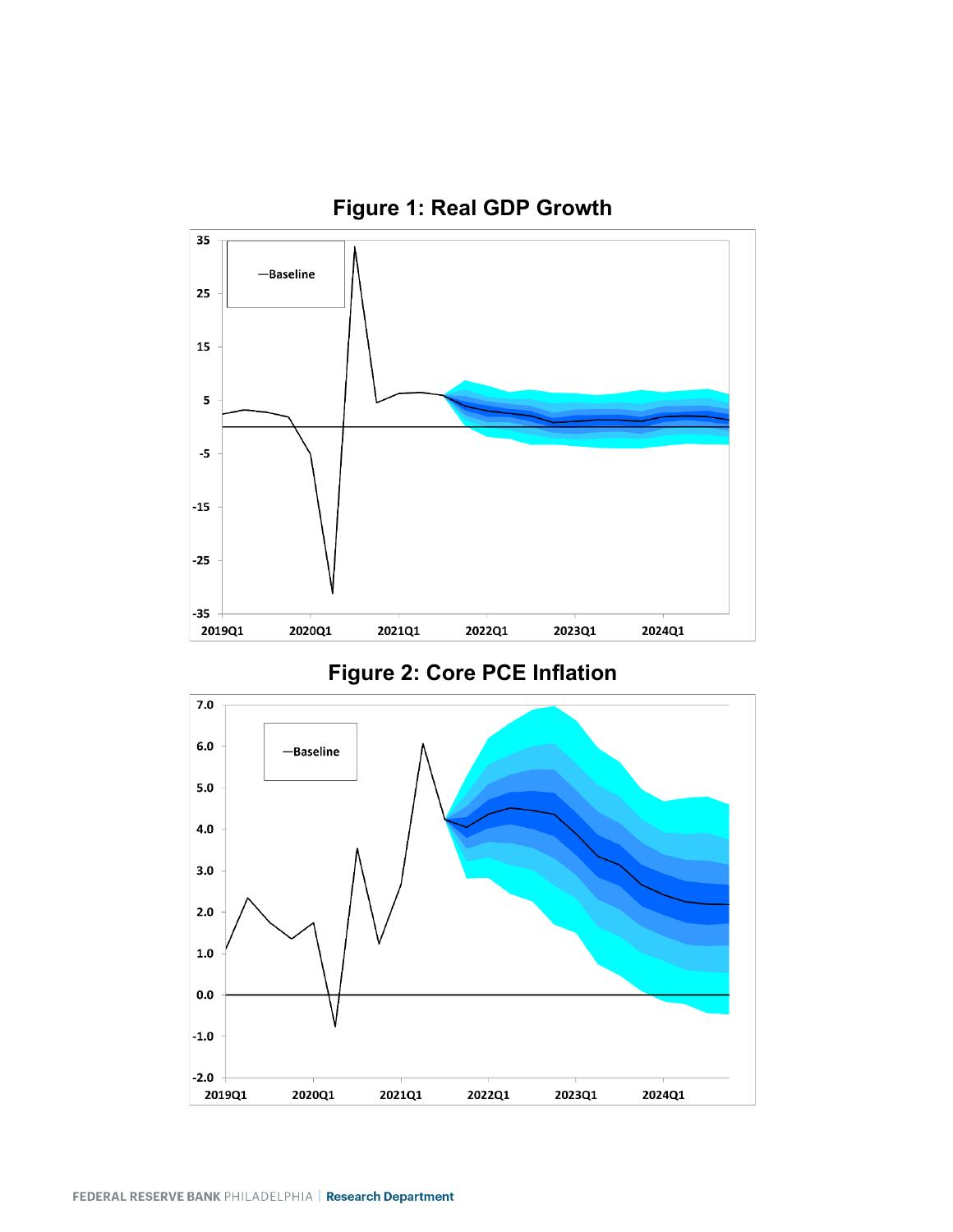



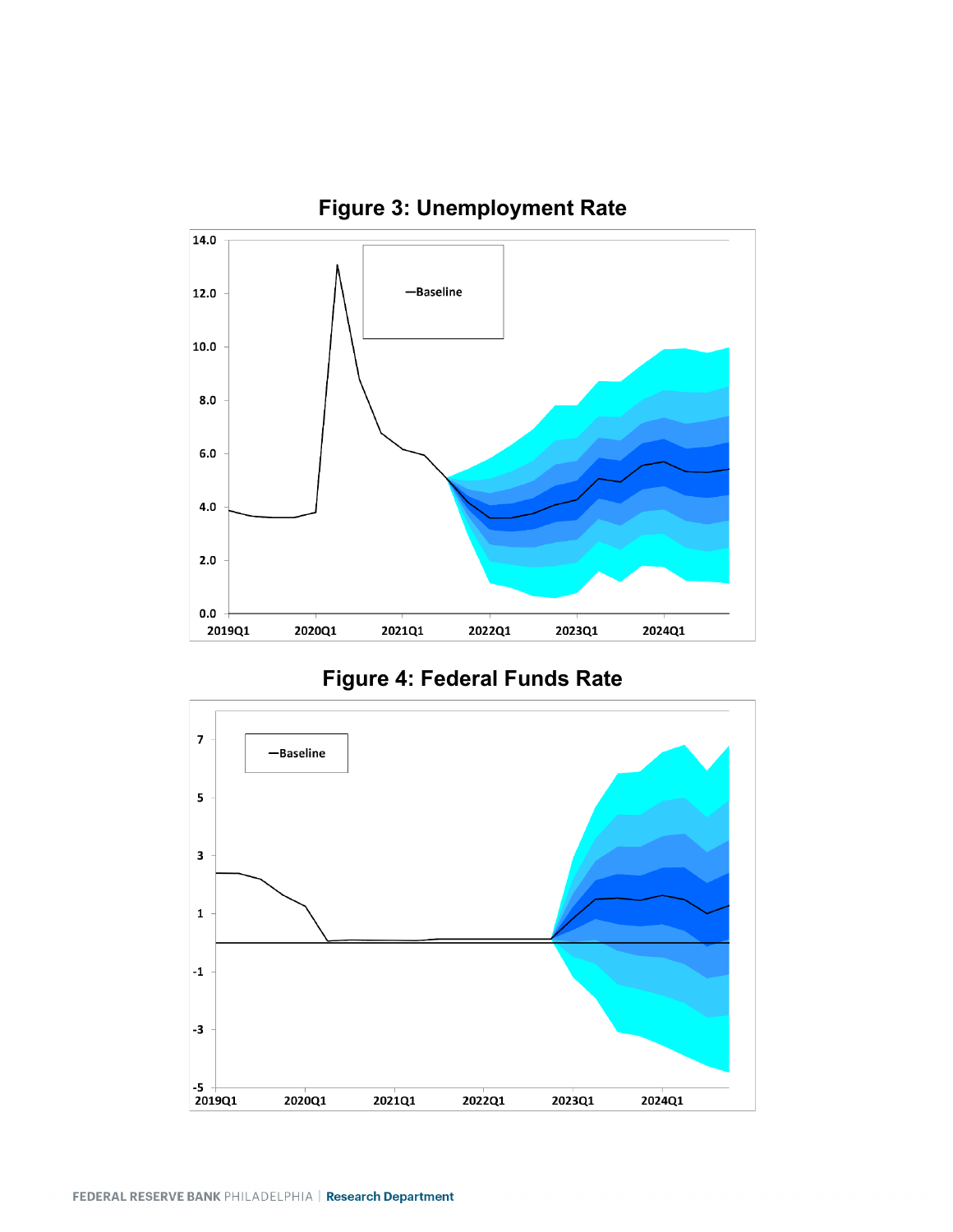

# **Figure 5: Baseline Forecast Comparisons**